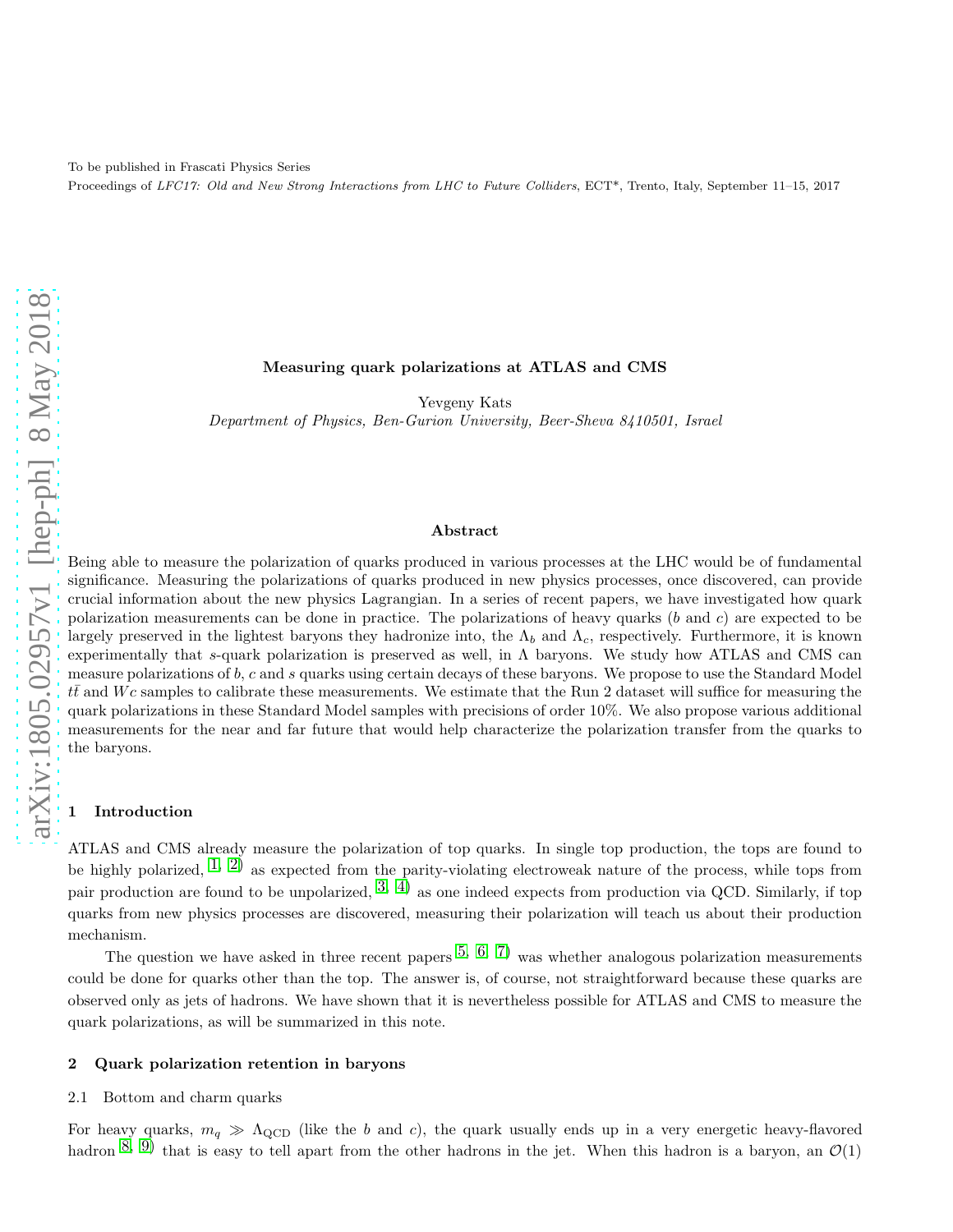fraction of the quark polarization is expected to be retained in the hadron.  $10, 11, 12)$  $10, 11, 12)$  $10, 11, 12)$  $10, 11, 12)$  $10, 11, 12)$  Indeed, since the b-quark chromomagnetic moment  $\mu_b \propto 1/m_b$ , and  $m_b \gg \Lambda_{\text{QCD}}$ , the b spin should be approximately preserved during hadronization. If the light degrees of freedom of the baryon are in a spin-0 state, the b spin is preserved also during the hadron's lifetime,  $\tau$ , despite the fact that  $\tau \gg 1/\Lambda_{\rm QCD}$ . Such a spin-1/2 baryon, with the valence light quarks being the u and d (which is the most common case), is called the  $\Lambda_b$ . The light degrees of freedom may also be in a spin-1 state. This gives rise to the  $\Sigma_b$  and  $\Sigma_b^*$  baryons, which have spins 1/2 and 3/2, respectively. In this case the b spin oscillates during the baryon's lifetime. This is important to take into account because the  $\Lambda_b$  sample has a significant contribution from  $\Sigma_b^{(*)} \to \Lambda_b \pi$  (where the soft pion is difficult to identify, especially when it is neutral). The total fragmentation fraction  $f(b \to baryons) \approx 8\%$ , and the baryons are almost entirely  $\Lambda_b$ , produced either directly or via  $\Sigma_b^{(*)}$ .

For the c quark, one also has  $m_c \gg \Lambda_{\rm QCD}$ , although only as a rough approximation, and the same story holds. The analogs of the  $\Sigma_b$  and  $\Sigma_b^*$  baryons are often called the  $\Sigma_c(2455)$  and  $\Sigma_c(2520)$ , respectively, but for the purpose of our discussion we will be referring to them as the  $\Sigma_c$  and  $\Sigma_c^*$ . The fragmentation fraction to baryons in this case is  $f(c \rightarrow baryons) \approx 6\%.$ 

The dominant b-quark polarization loss effect in the  $\Lambda_b$  baryons sample is expected to be due to the  $\Sigma_b^{(*)} \to \Lambda_b \pi$ decays. [12\)](#page-5-7) The quantity of interest, the polarization retention fraction

$$
r \equiv \frac{\mathcal{P}(\Lambda_b)}{\mathcal{P}(b)},\tag{1}
$$

can be expressed in terms of two parameters, A and  $w_1$ ,  $12)$  which can be determined independently from other measurements, as described in the following. These parameters describe the probabilities for the heavy quark to hadronize in various ways. The parameter A is the ratio of the  $\Sigma_b$  and  $\Sigma_b^*$  vs. direct  $\Lambda_b$  production rates, which depends on the probability for the b quark to hadronize with the spin-0 vs. spin-1 states of the light degrees of freedom. The parameter  $w_1$  describes the probability for the spin-1 state of the light degrees of freedom to have polarization  $\pm 1$  (as opposed to 0) along the fragmentation axis. If one neglects the interference between the  $\Sigma_b$  and  $\Sigma_b^*$  states, the polarization loss effect is simply due to the fact that the process starts with the b quark having a definite spin, while when the hadron decays the wavefunction needs to collapse on a state of a definite hadron spin (because the  $\Sigma_b$  and  $\Sigma_b^*$  decays can in principle be distinguished due to their different masses). Using the appropriate Clebsch-Gordan coefficients, one then obtains the polarization retention fractions

$$
r_L \simeq \frac{1 + (1 + 4w_1)A/9}{1 + A} , \qquad \qquad r_T \simeq \frac{1 + (5 - 2w_1)A/9}{1 + A} \tag{2}
$$

for the cases in which the quark is polarized longitudinally and transversely, respectively, relative to the fragmentation axis. In practice, the  $\Sigma_b$  and  $\Sigma_b^*$  widths are not completely negligible relative to the mass splitting between them. With a more accurate calculation approach, which takes this into account,  $5)$  one gets

<span id="page-1-0"></span>
$$
r_L \approx \frac{1 + (0.23 + 0.38w_1)A}{1 + A}, \qquad r_T \approx \frac{1 + (0.62 - 0.19w_1)A}{1 + A}
$$
(3)

for the b-quark system. The analogous results for the c-quark system are

<span id="page-1-1"></span>
$$
r_L \approx \frac{1 + (0.07 + 0.46w_1)A}{1 + A} , \qquad r_T \approx \frac{1 + (0.54 - 0.23w_1)A}{1 + A} . \tag{4}
$$

As we discuss in more detail in Ref.  $5$ , at the moment it is still difficult to extract precise and reliable values of A and  $w_1$  (for either the bottom or the charm system) from the various existing measurements or theoretical models. One can conclude from them, however, that  $A \sim \mathcal{O}(1)$ , while the value of  $w_1$ , for which the physically meaningful range is  $0 \leq w_1 \leq 1$ , is uncertain. This is sufficient for concluding from Eqs. [\(3\)](#page-1-0) and [\(4\)](#page-1-1) that the polarization retention fractions are  $\mathcal{O}(1)$ .

Notably, the ALEPH, DELPHI and OPAL experiments at LEP have attempted to measure the polarization transfer from quarks to baryons by analyzing the  $\Lambda_b$  baryons in  $Z \to b\bar{b}$  events, and have indeed found  $\mathcal{O}(1)$  retention of the longitudinal polarization, although the statistical uncertainties were too large to extract a precise value of  $r_L$ . [13](#page-5-8), [14](#page-5-9), [15\)](#page-5-10)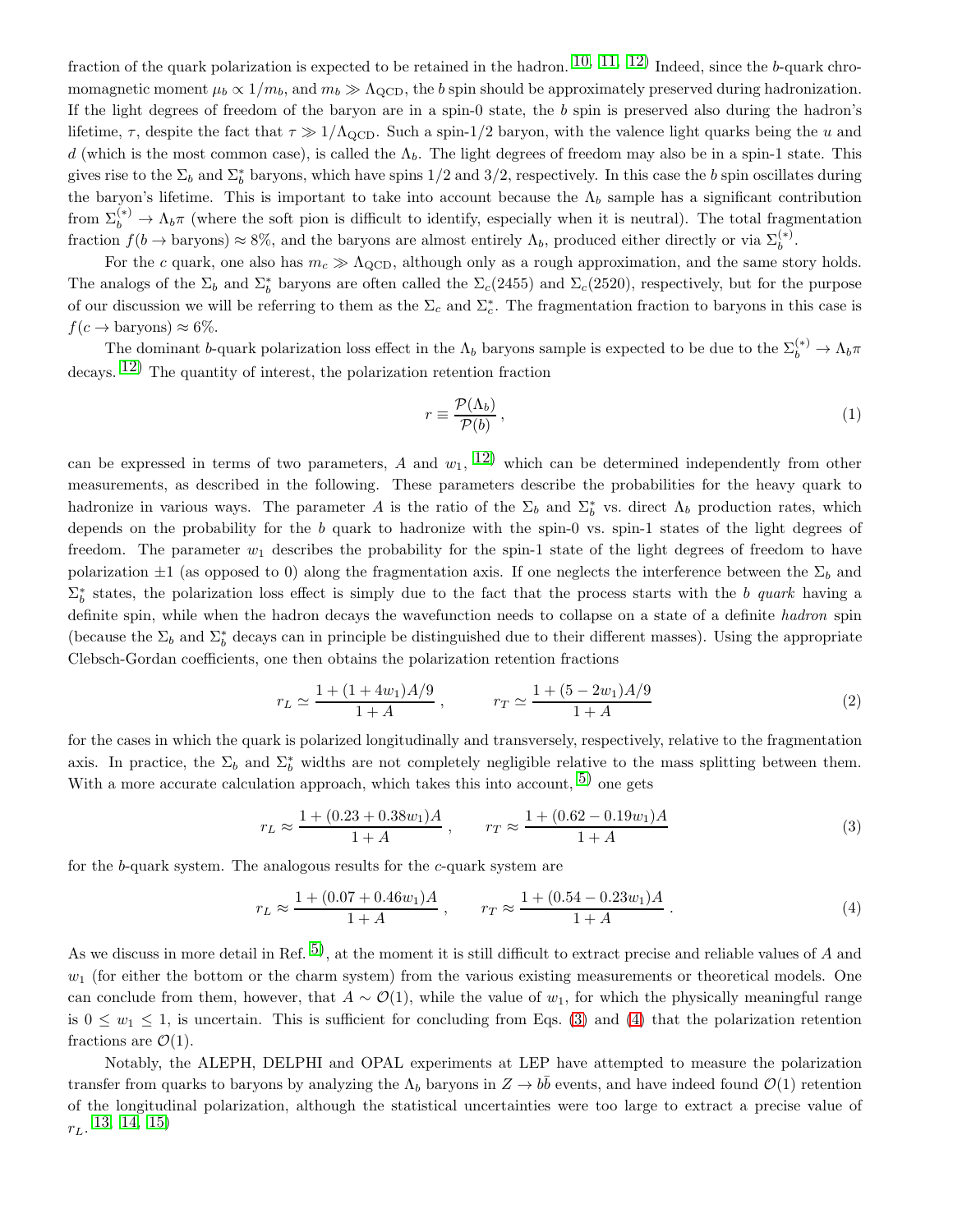#### 2.2 Light quarks

Moving to the strange quark, one cannot argue for polarization retention based on the heavy-quark picture. At the same time, one cannot argue for polarization loss either. And in fact  $\Lambda$  polarization studies have been done in Z decays at LEP, and found  $\mathcal{O}(1)$  polarization retention for  $\Lambda$  baryons that carry a significant fraction of the original quark's momentum. <sup>[16](#page-5-11), [17](#page-5-12), 18</sup>) The dependence of the polarization transfer on the momentum fraction is described by the polarized (or spin-dependent) fragmentation functions,  $19$ ) which are universal functions, up to renormalization-group evolution, similar to the parton distribution functions.

Similarly to the strange quark, up and down quarks hadronizing to baryons are also expected to retain a fraction of their polarization. This will be difficult to measure, however, because the baryons most frequently produced in the  $u$  and  $d$  hadronization, the protons and neutrons, do not decay within the detector. One may still imagine using the Λ, for example, although that will require significantly more statistics.

# 3 Opportunities at the LHC

Nice Standard Model samples of highly-polarized quarks are available in  $pp \to t\bar{t}$  events: <sup>[5](#page-5-0), [6\)](#page-5-1)</sup>

- The decays  $t \to W^+b$  produce polarized b quarks, and the subsequent decays  $W^+ \to c\bar{s}$ ,  $u\bar{d}$  produce polarized c,  $s, u, d$  quarks.
- It is easy to select a clean  $t\bar{t}$  sample (e.g., in the lepton+jets channel).
- Kinematic reconstruction of the event, along with charm tagging, enable obtaining separate samples of jets dominated by b, c, or s jets.
- Already by the end of Run 2, the statistics of polarized quarks from  $t\bar{t}$  events will be as high as of those produced in the Z decays at LEP.

Another potentially useful source of polarized charm quarks in the Standard Model is available in  $pp \to Wc$  events (with  $W \to \ell \nu$ ). <sup>7</sup>) The statistics here are even higher than in  $t\bar{t}$  (by an order of magnitude), but the backgrounds are higher too.

The simplest measurement to do is probably in s jets (which can be selected as jets that accompany the charmtagged jets in  $t\bar{t}$  events), since one can use the low-background (thanks to the large displacement) and fully reconstructible decay

$$
\Lambda \to p \,\pi^- \,. \tag{5}
$$

The  $\Lambda$  polarization can be extracted from the angular distribution of the decay products, which is given by

$$
\frac{1}{\Gamma} \frac{d\Gamma}{d\cos\theta} = \frac{1}{2} \left( 1 + \alpha \mathcal{P}(\Lambda) \cos\theta \right) ,\qquad (6)
$$

where  $\alpha = 0.642 \pm 0.013$   $^{20}$  and  $\theta$  is the angle (in the  $\Lambda$  rest frame) between the proton momentum and the  $\Lambda$ polarization. We estimate <sup>[6\)](#page-5-1)</sup> that statistical precision of roughly 16% is possible in ATLAS/CMS  $t\bar{t}$  samples with  $100$  fb<sup>-1</sup> of data.

The next simplest measurement is probably in  $c$  jets, where one has the fully reconstructible, although not background-free, decay

$$
\Lambda_c^+ \to pK^- \pi^+ \,,\tag{7}
$$

where the angular distribution is again sensitive to the polarization (see Ref.  $\binom{7}{1}$  for more details). We find that in  $t\bar{t}$ samples, 100 fb<sup>-1</sup> of data will allow achieving statistical precision of order 10%. <sup>[5\)](#page-5-0)</sup> The reach of such a measurement in  $W+c$  samples may be better or worse than in  $t\bar{t}$ , depending on the details. <sup>7</sup>) It is interesting to note that the measurement we propose in the  $W+c$  samples is quite similar to the existing measurements of the  $W+c$  production cross section in ATLAS <sup>[21\)](#page-5-16)</sup> and CMS <sup>22</sup>, which in particular rely on reconstructing the decay  $D^+ \to K^-\pi^+\pi^+$ , which is somewhat similar to our decay of interest. LHCb has analyzed the  $W+c$  production process as well,  $^{23)}$  $^{23)}$  $^{23)}$  and may also be able to measure the charm polarization.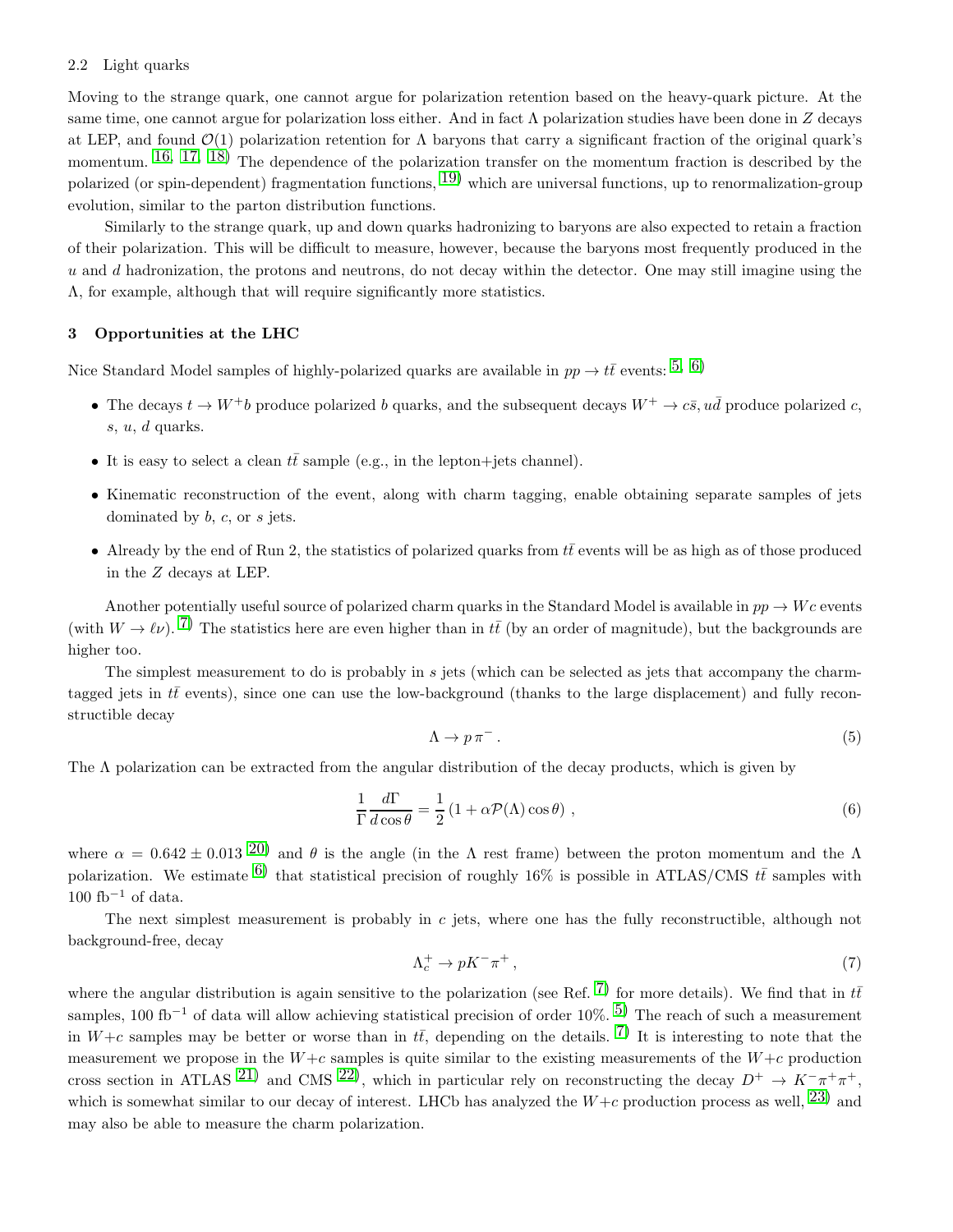In b jets, the measurement is somewhat more complicated because the best decays to use seem to be the semileptonic decays (with a muon)

<span id="page-3-0"></span>
$$
\Lambda_b \to X_c \,\mu^- \bar{\nu}\,,\tag{8}
$$

where  $X_c$  stands for a charmed hadron (a typical example is the  $\Lambda_c$ ) and any accompanying particles (e.g., pions). <sup>[5\)](#page-5-0)</sup> The  $\Lambda_b$  has several much cleaner decay channels, such as  $\Lambda_b \to (J/\psi \to \mu^+\mu^-)$  ( $\Lambda \to p\pi^-$ ), however their branching fractions are very small. Having a sizable branching fraction is an important consideration in our context because the most interesting potential application—new physics samples—will likely involve limited statistics. Additionally, the spin analyzing properties of the inclusive semileptonic decay in Eq.  $(8)$  are known accurately from theory.  $24, 25, 26$  $24, 25, 26$  $24, 25, 26$  $24, 25, 26$ )

Because of the invisible neutrino, and due to the difficulty in distinguishing between light neutral hadrons that are part of the  $X_c$  and those coming from the primary vertex, the reconstruction of the  $\Lambda_b$  here involves certain approximations. Additionally, there is a large intrinsic background due to the semileptonic decays of B mesons. Even though the B-meson decay products are distributed isotropically in the meson rest frame, they contribute to the angular distribution measurements via statistical fluctuations. We have analyzed three different approaches for dealing with the B-meson background. In the first, exclusive approach, we demand a fully-reconstructible  $\Lambda_c$  decay candidate to be present in the jet. In the second, semi-inclusive approach, we only require a reconstructed  $\Lambda \to p \pi^-$  decay candidate to be present. In the third, inclusive approach, no attempt is made to reduce the B-meson background, so the signal efficiency is maximal. We find that all the three approaches happen to offer similar levels of sensitivity, giving statistical precision of order 10% for 100 fb<sup>-1</sup> of  $t\bar{t}$  data.

It is also interesting to consider the dominant production mechanism of b quarks at the LHC, namely the inclusive QCD production,  $pp \to b\bar{b}+X$ . Despite the enormous cross section of this process, it is not the most promising avenue for polarization measurements because these quarks are produced unpolarized at the leading order. However, a small transverse polarization is predicted at the next-to-leading order.  $^{27, 28)}$  $^{27, 28)}$  $^{27, 28)}$  $^{27, 28)}$  $^{27, 28)}$  This, in principle, provides an opportunity to measure the transverse polarization transfer, namely the parameter  $r_T$ .<sup>[1](#page-3-1)</sup> It is not a simple measurement because the transverse polarization is suppressed at high momenta,  $\mathcal{P}(b) \sim \alpha_s m_b/p_b$ , and has a strong dependence on the kinematics of the parton-level process. There already exist analyses in LHCb  $31)$  and CMS  $32)$  (and a related analysis in ATLAS  $^{33)}$  $^{33)}$  $^{33)}$ ) that have attempted to detect the  $\Lambda_b$  transverse polarization (using the very rare but clean decay channel  $\Lambda_b \to J/\psi \Lambda$ ), although they are subobtimal due to their inclusiveness over the kinematics. More detailed studies will be possible with higher statistics.

Finally, we note that the parameters A and  $w_1$  that enter the expressions for  $r<sub>L</sub>$  and  $r<sub>T</sub>$  in Eqs. [\(3\)](#page-1-0) and [\(4\)](#page-1-1) can be measured independently, as has been pointed out already in Ref.  $^{12}$ ), even in samples of unpolarized b or c quarks, such as the inclusive QCD samples available to the LHC experiments. The measurements can be done in any experiment that can reconstruct the  $\Sigma_b^{(*)} \to \Lambda_b \pi$  or  $\Sigma_c^{(*)} \to \Lambda_c \pi$  decays, and involve measuring the production rates of these baryons (for determining A) and the angular distribution of the pion (for determining  $w_1$ ). In fact, it might have been possible to do such measurements even at the Tevatron. [34\)](#page-5-27) Measurements of the  $\Sigma_c^{(*)}$  can be done also at B factories, as demonstrated by the recently released analysis from Belle,  $35$ ) from which one may infer  $A \approx 0.5$  for the charm system.

## 4 Conclusions

Our work  $5, 6, 7$  $5, 6, 7$  $5, 6, 7$  $5, 6, 7$  motivates a number of experimental analyses:

- 1. In  $t\bar{t}$  samples in ATLAS and CMS:
	- Longitudinal  $\Lambda_b$  polarization measurement in b jets from top decays. This will allow determining  $r_L$  for the bottom.
	- Longitudinal  $\Lambda_c$  polarization measurement in c jets from W decays. This will allow determining  $r<sub>L</sub>$  for the charm.
	- Longitudinal  $\Lambda$  polarization measurement in s jets from W decays. This will provide information about the longitudinally-polarized  $s \to \Lambda$  fragmentation function.

<span id="page-3-1"></span><sup>&</sup>lt;sup>1</sup>One should be careful with the interpretation though, since transverse polarization in baryons is not protected from being generated by soft QCD effects independent of the polarization of the original quark.  $29, 30$  $29, 30$ )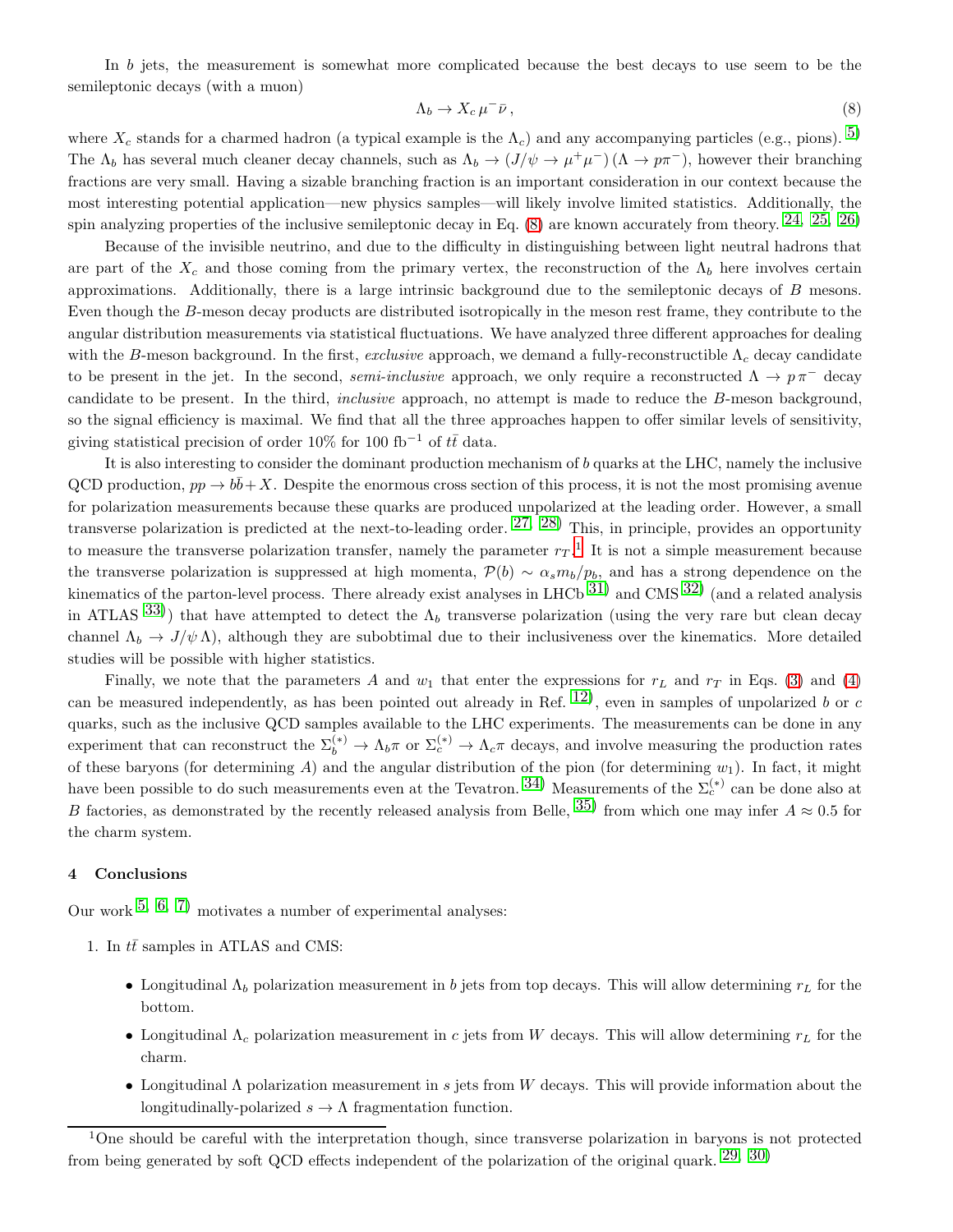- In the far future: longitudinal  $\Lambda$  polarization measurement in u and d jets from W decays. This will provide information about the longitudinally-polarized  $u \to \Lambda$  and  $d \to \Lambda$  fragmentation functions.
- 2. In  $W(\rightarrow \ell \nu) + c$  samples in ATLAS, CMS, and perhaps LHCb:
	- Longitudinal  $\Lambda_c$  polarization measurement in the c jets. This will allow determining  $r<sub>L</sub>$  for the charm.
	- LHCb in particular may attempt separating out the  $\Sigma_c^{(*)} \to \Lambda_c \pi$  contributions.
- 3. In QCD production of hard quarks in ATLAS, CMS, and LHCb:
	- Transverse  $\Lambda_b$  (maybe also  $\Lambda_c$ ) polarization measurement, properly binned in the event kinematics. This may allow determining  $r<sub>T</sub>$  for the bottom (charm).
- 4. In any (even unpolarized) samples of hard quarks in LHCb, ATLAS and CMS:
	- Measurement of the  $\Sigma_b^{(*)}$  production yields (relative to direct  $\Lambda_b$  production), and the pion angular distribution in the  $\Sigma_b^*$  decays. This will allow determining the parameters A and  $w_1$ , respectively, for the bottom quark.
	- Measurement of the  $\Sigma_c^{(*)}$  production yields (relative to direct  $\Lambda_c$  production), and the pion angular distribution in the  $\Sigma_c^*$  decays. This will allow determining the parameters A and  $w_1$ , respectively, for the charm quark.
- 5. In new-physics samples, once discovered by ATLAS and/or CMS:
	- Measurements of the final-state quark polarizations. The results will provide important information about the structure of the new-physics interactions.

We note however, that given that no new physics has been discovered so far, and considering the price one needs to pay in fragmentation and branching fractions to measure quark polarizations, statistics will likely be a serious limitation for such measurements.

- 6. In  $t\bar{t}$  and  $Wc$  production, in the long term, in ATLAS, CMS, and LHCb:
	- Measurements of the full polarized fragmentation functions for the various quark flavors. It will be possible to confront the results with models based on the heavy-quark effective theory for the  $b$  and  $c$  quarks, and more phenomenological models of QCD for the light quarks. Additionally, knowing the full fragmentation functions will allow computing the scale dependence (due to the renormalization group evolution)  $36$ ) of the polarization retention fractions.

# 5 Acknowledgements

I would like to thank the organizers of the LFC17 workshop at ECT\* for their invitation to present these ideas and for a stimulating workshop. I am also grateful to Mario Galanti, Andrea Giammanco, Yuval Grossman, Emmanuel Stamou and Jure Zupan for the collaboration on the work that started this research program.

## <span id="page-4-0"></span>References

- <span id="page-4-1"></span>1. V. Khachatryan et al. [CMS Collaboration], JHEP 1604 (2016) 073 [\[arXiv:1511.02138](http://arxiv.org/abs/1511.02138) [hep-ex]].
- <span id="page-4-2"></span>2. M. Aaboud et al. [ATLAS Collaboration], JHEP 1704 (2017) 124 [\[arXiv:1702.08309](http://arxiv.org/abs/1702.08309) [hep-ex]].
- <span id="page-4-3"></span>3. S. Chatrchyan et al. [CMS Collaboration], Phys. Rev. Lett. 112 (2014) 182001 [\[arXiv:1311.3924](http://arxiv.org/abs/1311.3924) [hep-ex]].
- 4. M. Aaboud et al. [ATLAS Collaboration], JHEP 1703 (2017) 113 [\[arXiv:1612.07004](http://arxiv.org/abs/1612.07004) [hep-ex]].